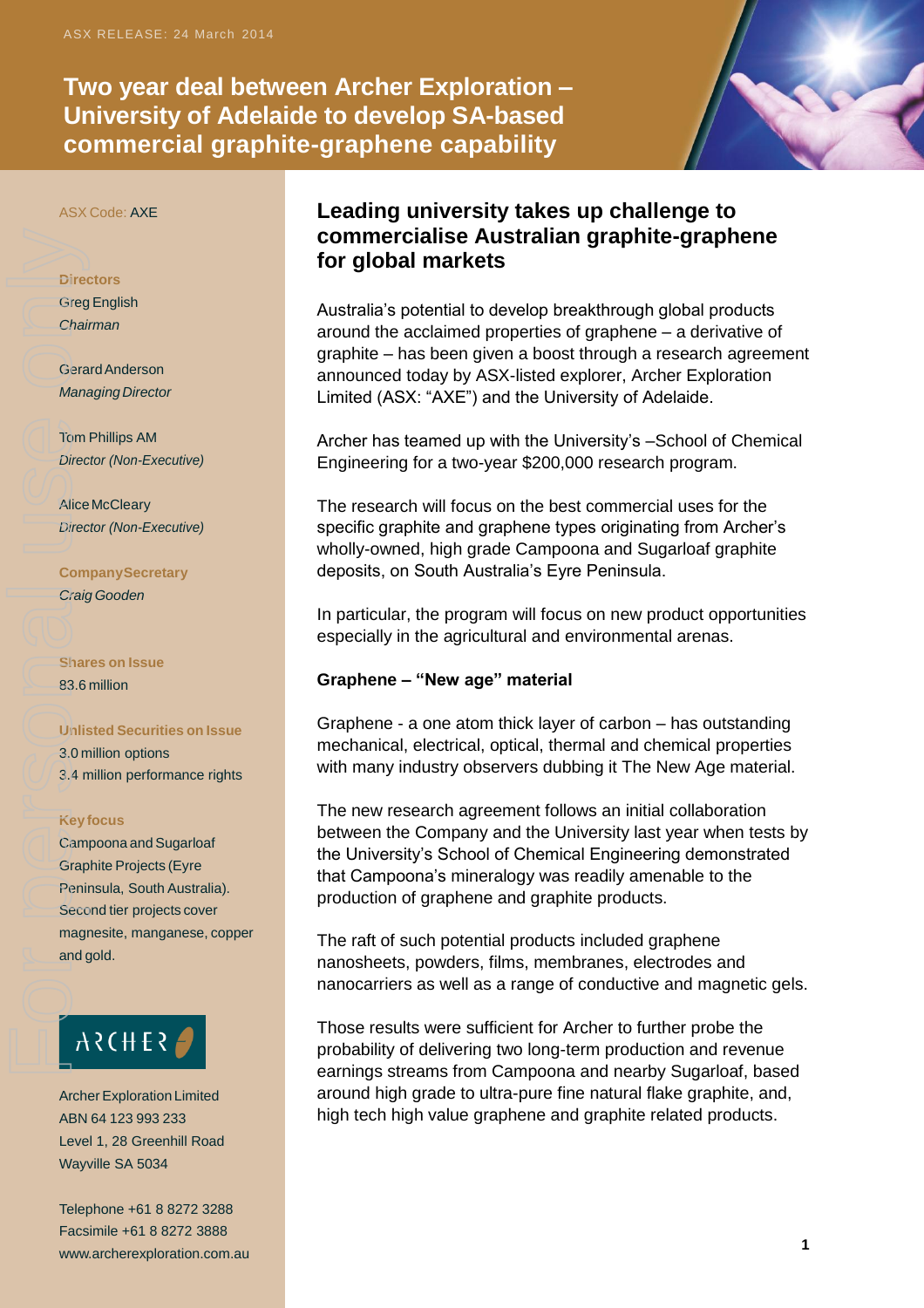**Two year deal between Archer Exploration – University of Adelaide to develop SA-based commercial graphite-graphene capability** 



#### **New era of carbon-based technologies**

Archer's Managing Director, Mr Gerard Anderson, said today that as the Company already had advanced metallurgical results available from Campoona, the next step was to fully explore value-add options.

"The value-add focus will build on the outstanding results of the initial collaboration and will seek to define the optimal route to commercialise the type of products best suited to our graphite deposits," Mr Anderson said.

"There is little doubt globally that we are entering a new era of carbon-based technologies," he said.

"It is Archer's objective to not only be a low risk, long-term supplier of high grade graphite concentrates into global markets but also to develop new applications based on graphene and graphite derivative materials to deliver measureable returns for our shareholders in terms of sustainable sales volumes, quality of product and customer allegiance.

"The two-year research program with the University will provide clarity on our commercial product options and put momentum into project funding."

"If Australia doesn't take leadership with efforts to commercialise value-adding opportunities around its high-grade graphite deposits, it will be beaten to the graphite-graphene punch by other countries striving to achieve early development and first mover position in these emerging markets."

The uses for graphene and graphite-related products continue to grow including in display screens in mobile devices, in organic light emitting diodes (OLED), faster charging lithium-ion batteries, high performance ultracapacitors, high strength composite materials, storing hydrogen for fuel cell powered cars**,** lower cost fuel cells**,** water desalination, more efficient lower cost solar cells, high frequency transistors and widespread medical applications.

The joint Archer-University of Adelaide research program will pay specific attention to the characterisation of Archer's Campoona and Sugarloaf ores.

"We have identified several very exciting opportunities in the agricultural, environmental and bio-remediation industries that offer large scale and universal applications," Mr Anderson said.

"There is little doubt that graphite-graphene presents a significant and rapidly emerging opportunity for Archer."

The Company is well advanced in studies to support the Campoona Mining Lease Proposal, which Archer plans to lodge with the SA Government during Q3 calendar 2014.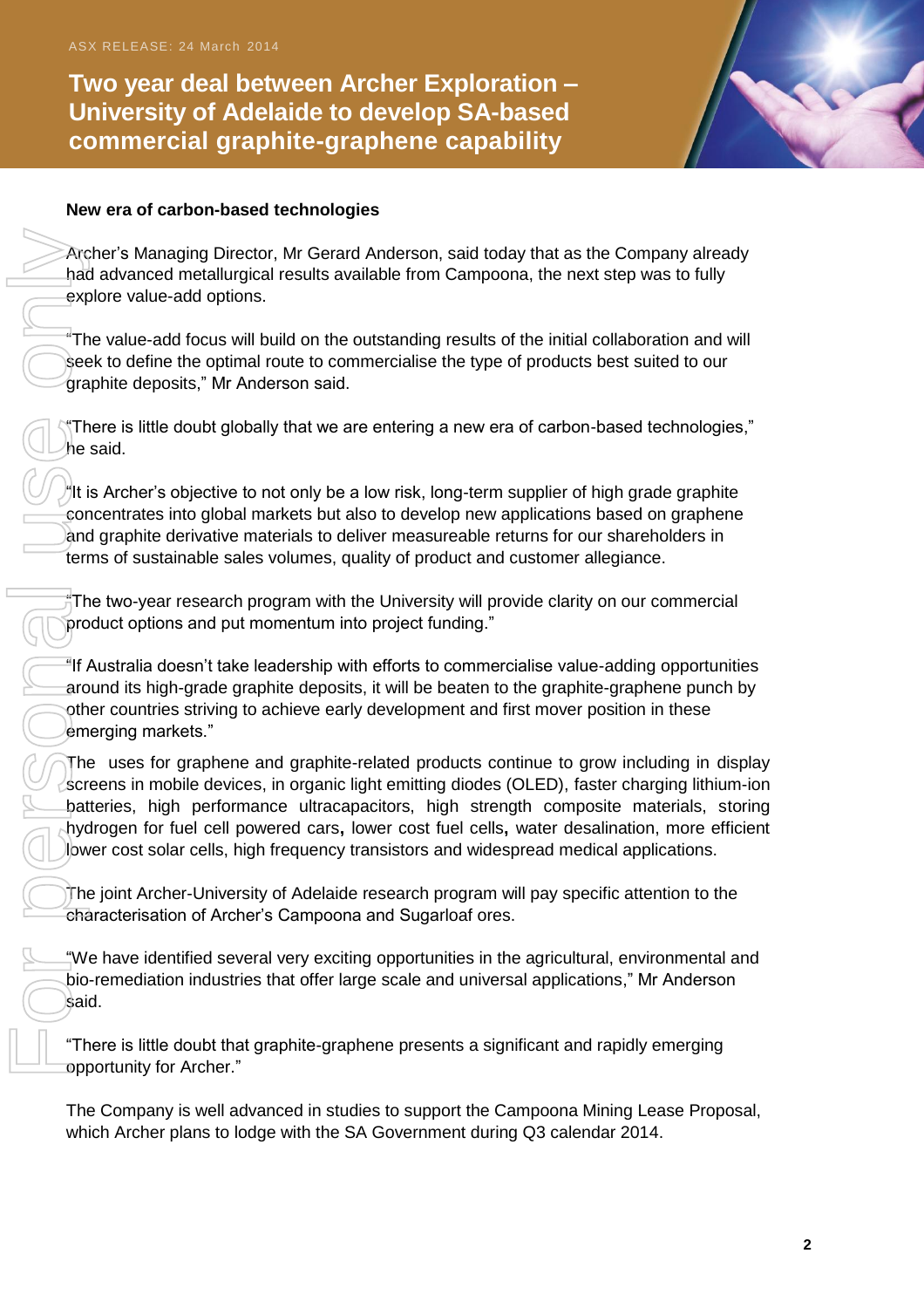**Two year deal between Archer Exploration – University of Adelaide to develop SA-based commercial graphite-graphene capability** 



### **Benefits of Campoona location**

Campoona, located 15km north of Cleve, has a total JORC 2004 Resource of 2.57 million tonnes @ 12.3% C (based on 5% C lower cut-off). The deposit is located close to infrastructure with existing high voltage power line and gazetted truck routes running through the tenement area. The Sugarloaf deposit located 10 kilometres north of Campoona has an Exploration Target\* of 40-70 million tonnes grading 10-12% C.

\* *The potential quantities and grades presented are conceptual in nature, there has been insufficient exploration to define an overall Mineral Resource and it is uncertain if further exploration will result in the determination of a Mineral Resource*

Campoona is different from almost all other graphite deposits in the world in its ability to deliver high value, highly crystalline ultra-fine graphite using conventional mechanical cell flotation.

Metallurgical bench-scale testing of Campoona graphite has delivered graphite concentrates grading 97-99.4% TGC (total graphitic carbon) at recoveries of 90%. Acid cleaning of lower grade concentrates (92% TGC) results in concentrates grading >99.5% TGC.

"These results reinforce our confidence that Archer is very likely able to enter the higher value end of the graphite market to give the project robustness. Any commercialisation opportunities arising from the research would add substantially to project returns," Mr Anderson said.

For further information please contact:

Mr Greg English Mr Gerard Anderson Chairman **Managing Director** Tel: (08) 8205 3343 Tel: (08) 8272 3288

Archer Exploration Limited Archer Exploration Limited